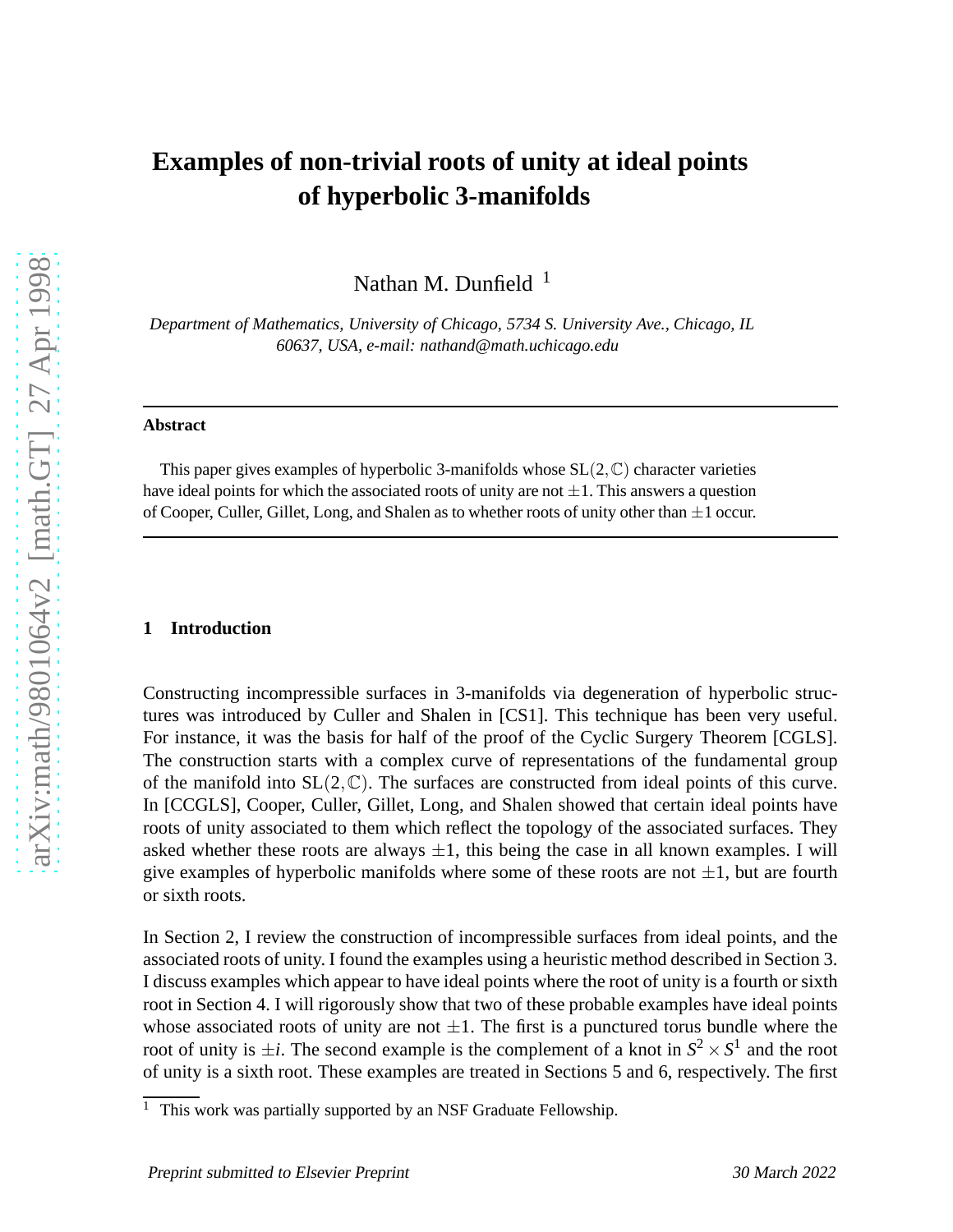example, *N*, also has two other interesting properties which are discussed in the remarks at the end of Section 5. In the language of Section 2, let *X*(*N*) be the character variety of *N* and *X*<sup>0</sup> a component of  $X(N)$  which contains the character of a discrete faithful representation. The manifold *N* has a strict boundary slope which is not associated to any ideal point of  $X_0$  but which is associated to an ideal point of some other component of  $X(N)$ . Also, there is a  $\gamma$  in  $\pi_1(N)$  such that tr<sub>γ</sub> is constant on  $X_0$ .

I would like to thank Peter Shalen for suggesting this problem to me and for innumerable useful discussions. I would also like to thank the referee for very useful comments and suggestions. I should also mention that, in unpublished work, Cooper and Long found a hyperbolic manifold with an ideal point where the root of unity  $\pm i$ .

# **2 Background**

The basic reference is [CGLS]. Let *M* be a compact 3-manifold. Let *X* denote its  $SL(2,\mathbb{C})$ character variety. Basically, *X* is the set of representations of  $\pi_1(M)$  into  $SL(2,\mathbb{C})$  modulo conjugacy. It has a natural structure as an affine algebraic variety over  $\mathbb{C}$ . Let  $X_0$  be a curve in *X*. For instance, if *M* hyperbolic with one cusp, an irreducible component of *X* which contains the character of a discrete faithful representation is such a curve. Let  $f: X_0 \to X_0$  be a birational map with  $\widetilde{X}_0$  a smooth projective curve. The points in  $\widetilde{X}_0 \setminus f^{-1}(X_0)$  are called ideal points, and to each ideal point there is an associated action of  $\pi_1(M)$  on a simplicial tree. This action yields an incompressible surface by choosing a suitable equivariant map from the universal cover of *M* to the tree, *T*, taking the inverse image of the midpoints of the edges *T*, and pushing the resulting surface down to *M*.

Now suppose that the boundary of *M* is a torus. A slope is an isotopy class of simple closed curves in  $\partial M$ , or equivalently, a pair of primitive elements  $\{\alpha, -\alpha\}$  in  $\pi_1(\partial M)$ . If a surface properly embedded in *M* has non-empty boundary, then its boundary consists of disjoint simple closed curves in ∂*M*. Since these curves are parallel, they have the same slope, which is called the boundary slope of the surface. For each  $\gamma \in \pi_1(M)$  there is a natural regular function tr<sub>γ</sub> on *X* whose value at a character of a representation  $ρ$  is  $tr(ρ(γ))$ . These induce meromorphic functions on  $\widetilde{X}_0$ . Let *x* be an ideal point. If the trace function of some peripheral element has a pole at *x*, then there is exactly one slope  $\{\alpha, -\alpha\}$  for which  $tr_{\pm\alpha}(x)$  is finite. Any incompressible surface *S* associated to *x* has non-empty boundary with boundary slope  $\{\alpha, -\alpha\}$ . Suppose the number of boundary components of *S* is minimal among all incompressible surfaces associated to *x*. For such *S*, it was shown in [CCGLS] (for another proof see [CL]) that  $tr_\alpha(x) = \lambda + \lambda^{-1}$  where  $\lambda$  is a root of unity whose order divides the number of boundary components of any connected component of *S*. I will call λ the root of unity associated to *x*.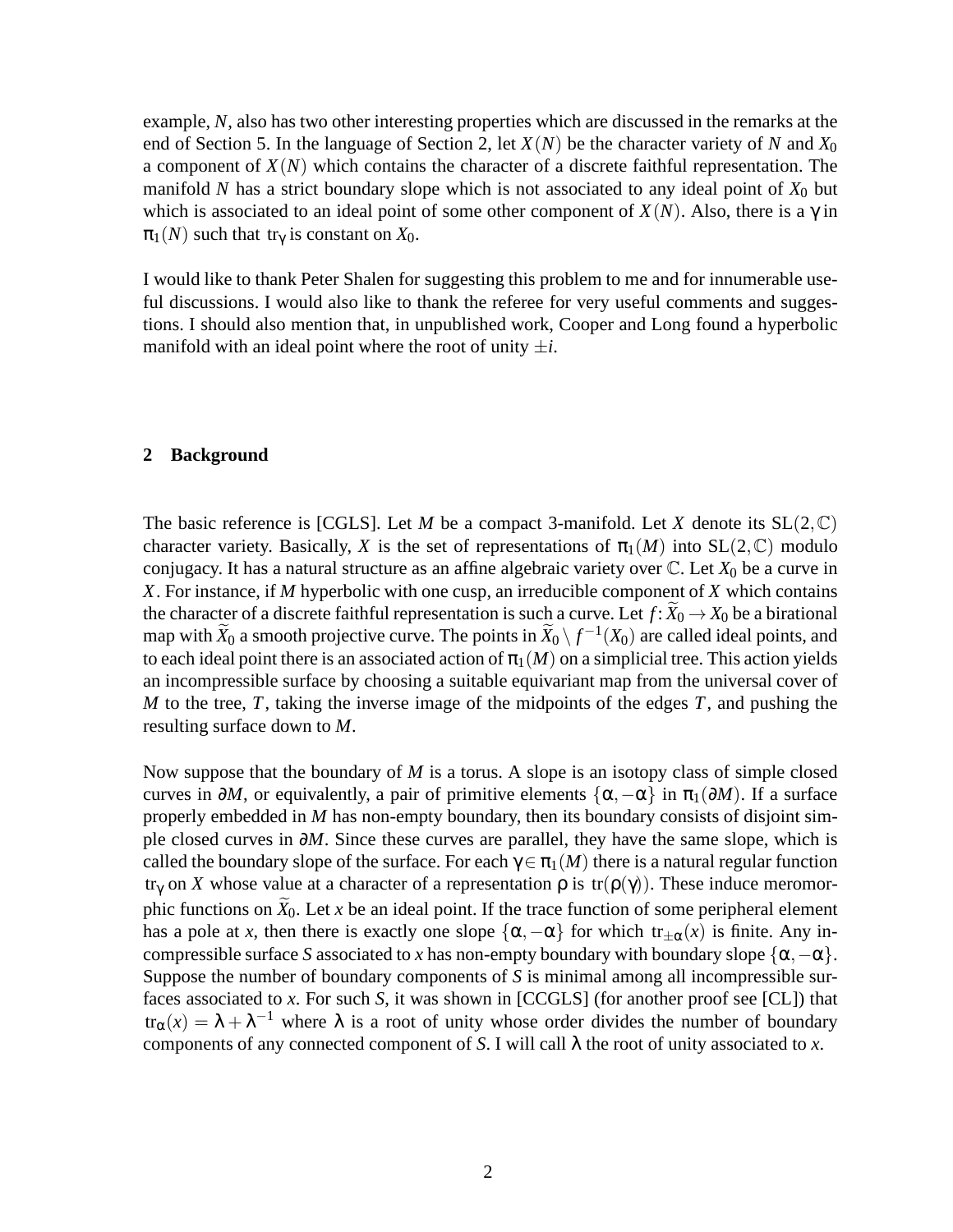### **3 Heuristic method**

Before explaining the method, let me summarize the connection between the character variety and the Thurston deformation variety *T* (see [Thu] and [NZ], or [BP] for details). Thurston defined *T* in his proof of the Hyperbolic Dehn Surgery Theorem. Fix a triangulation of  $M \setminus \partial M$ by ideal tetrahedra. I mean this topologically, i.e. *M* \ ∂*M* decomposed as the union of 3 simplices minus their vertices – these tetrahedra should not yet be thought of as sitting in hyperbolic three space  $\mathbb{H}^3$ . Up to isometry, an ideal tetrahedron in  $\mathbb{H}^3$  with geodesic sides and a preferred edge is parameterized by a single complex number, the edge parameter, which determines the similarity type of the triangle which is the link of an ideal vertex. If we choose an edge parameter for each tetrahedron in our triangulation, there are algebraic conditions, the gluing equations, which hold if the hyperbolic structures on the tetrahedra glue up to give a hyperbolic structure on *M*. The space of edge parameters that satisfy the gluing equations is the variety *T*. A point *p* in *T* where none of the edge parameters is totally degenerate  $(= 0, 1, 1)$ or  $\infty$ ) defines a representation of  $\pi_1(M)$  into PSL(2, C) by means of a simplicial "developing" map. If all the imaginary parts of the edge parameters have the same sign, and the gluing equations still hold in the universal cover of  $\mathbb{C}\setminus\{0\}$ , then *p* defines a hyperbolic structure on *M*. In this case, the representation associated to *p* is just the holonomy representation of this structure.

There is a map from *T* to the PSL(2,  $\mathbb{C}$ ) (rather than SL(2,  $\mathbb{C}$ )) character variety, by sending a point to its associated representation. So there is almost a map from *T* to *X*. It is well known that  $T$  and  $X$  are very similar. In fact, at least on a component of  $T$  containing a complete structure, it is possible to construct a finite-to-finite correspondence (in the sense of algebraic geometry [Mum]) from *T* to *X*, though I will not use this explicitly.

For a point *p* in *T*, in addition to the associated representation  $\rho: \pi_1(M) \to \text{PSL}(2,\mathbb{C})$  there is a representation  $h: \pi_1(\partial M) \to \mathbb{C}$  coming from the similarity structure of  $\partial M$  induced by the hyperbolic structure defined by *p*. Fixing  $\alpha \in \pi_1(\partial M)$  we get a rational function  $h_\alpha$  on *T*. If we conjugate  $\rho$  so that  $\rho(\pi_1(\partial M))$  fixes  $\infty$  in  $\partial \mathbb{H}^3$ ,

$$
\rho(\alpha)=\left(\begin{matrix}\lambda&\delta\\0&\lambda^{-1}\end{matrix}\right).
$$

Then  $h_{\alpha}(p)$  is  $\lambda^2$  and we have:

$$
tr(\rho(\alpha)) = \pm \left( \sqrt{h_{\alpha}(p)} + \left( \sqrt{h_{\alpha}(p)} \right)^{-1} \right).
$$

The idea for finding an example is this: Suppose we want to do 1/3 orbifold hyperbolic Dehn filling along a peripheral curve  $\alpha$ . Recall from the proof of Thurston's Hyperbolic Dehn Surgery Theorem that we do this by moving around in *T* until we make  $h_{\alpha} = e^{2\pi i/3}$ . If we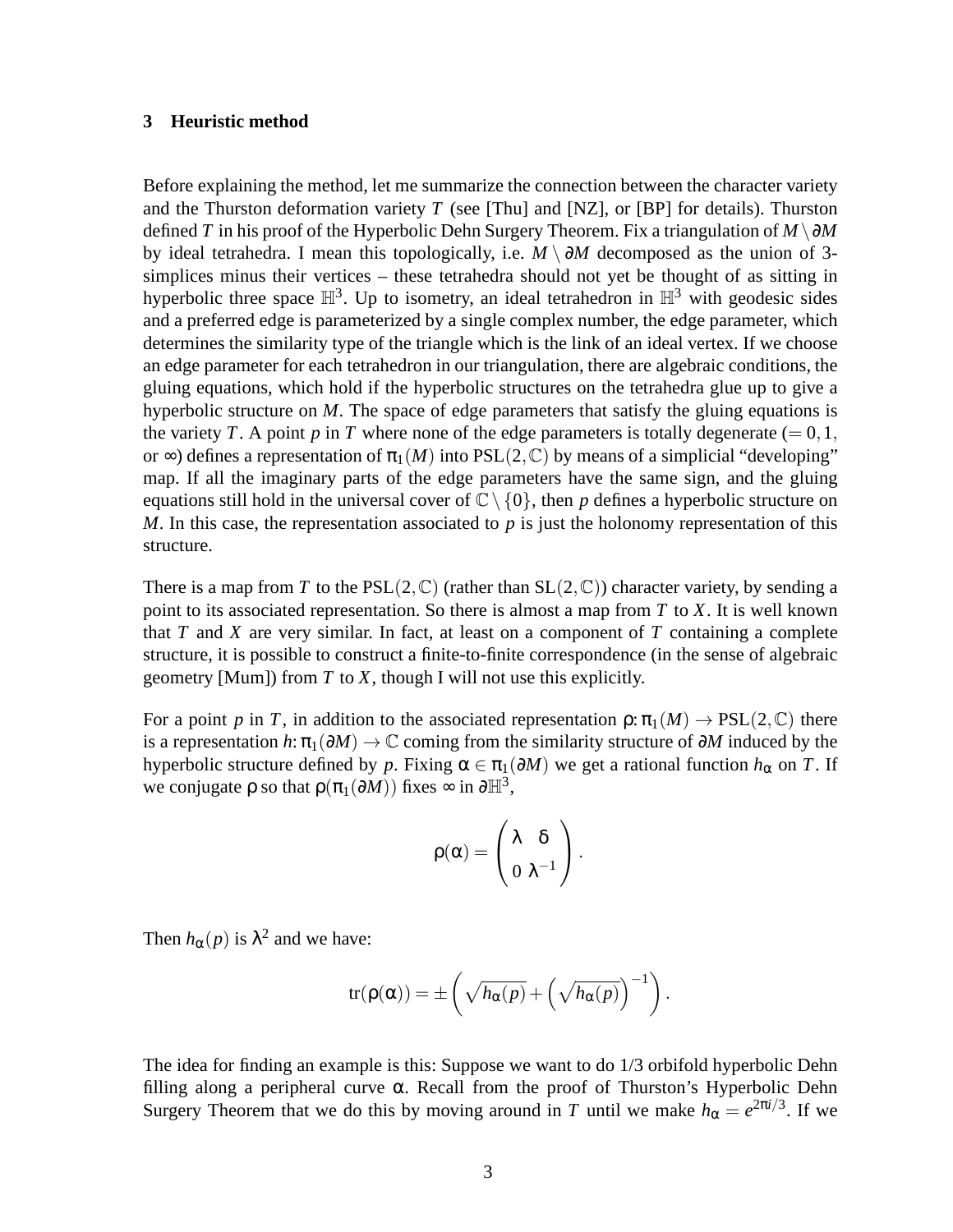can't do 1/3 orbifold hyperbolic Dehn filling, this would mean that  $h_{\alpha}$  is never  $e^{2\pi i/3}$  for any point of *T* corresponding to a non-degenerate hyperbolic structure. Let's suppose this is the case. Now  $h_{\alpha}$  is a non-constant rational function on *T*, and so it takes on  $e^{2\pi i/3}$  at some point if we replace *T* by a projective closure. Our assumptions make it likely that this point corresponds to an ideal point. I used Weeks' wonderful program SnapPea [We] to search for manifolds where 1/3 filling was not possible. Of the several thousand manifolds tested, only ten had such a slope. In nine of these cases, numerical evidence suggested that as the program tried to do 1/3 filling, it was actually getting sucked toward an ideal point where the holonomy was  $e^{2\pi i/3}$ , and therefore the associated root of unity was a sixth root. There is nothing special about  $1/3$  – you can do the same thing for any  $1/n$ . For  $n = 2$ , I found probable examples including the meridian slope of the knot complements  $8_{16}$ ,  $8_{17}$ ,  $9_{29}$ , and  $9_{32}$ , and a certain punctured torus bundle.

I will rigorously show that two of these examples have ideal points whose associated roots of unity are not  $\pm 1$ . For the punctured torus bundle in Section 5, it is possible to completely compute *X* by hand, and, while I found this example using the above heuristic method, no use is made of *T*. For the knot complement in  $S^2 \times S^1$  I worked directly with *T* and some computer computations are needed.

# **4 Probable examples**

By searching the Callahan-Hildebrand-Weeks census of non-compact orientable hyperbolic 3 manifolds that can be triangulated with seven or fewer ideal tetrahedra ([HW] and [CHW]), as discussed above, I found the following examples which probably have ideal points with nontrivial sixth roots: m137, s783, s784, s938, s939, v2946, v2947, v3219, and v3221. Examples which appear to have ideal points where the root of unity is  $\pm i$  include: m135, m147, and the knot complements  $8_{16}$ ,  $8_{17}$ ,  $9_{29}$ , and  $9_{32}$ . In all cases, the boundary slope of a surface associated with the ideal point is a slope that is the shortest in the Euclidean structure of the cusp. This is not surprising given the Gromov-Thurston  $2\pi$  theorem [BH] and the fact that one can't do 1/3 or 1/2 orbifold Dehn filling.

An extra difficulty arrises when using the heuristic method to find examples for which the root of unity is  $\pm i$ , rather than a sixth root. The problem is that it often happens that when the  $1/2$  filling is not hyperbolic, there is still no ideal point with root of unity  $\pm i$ . For instance, one can't do 1/2 filling along the meridian of the complement of a Montesinos knot because the 2-fold branched cover of *S* 3 along the knot is Seifert fibered. But if the meridian is to be the boundary slope of an incompressible surface, the knot complement must contain a closed incompressible surface [CGLS]. Montesinos knots have closed incompressible surfaces if and only if they have more than three rational tangles [Oer].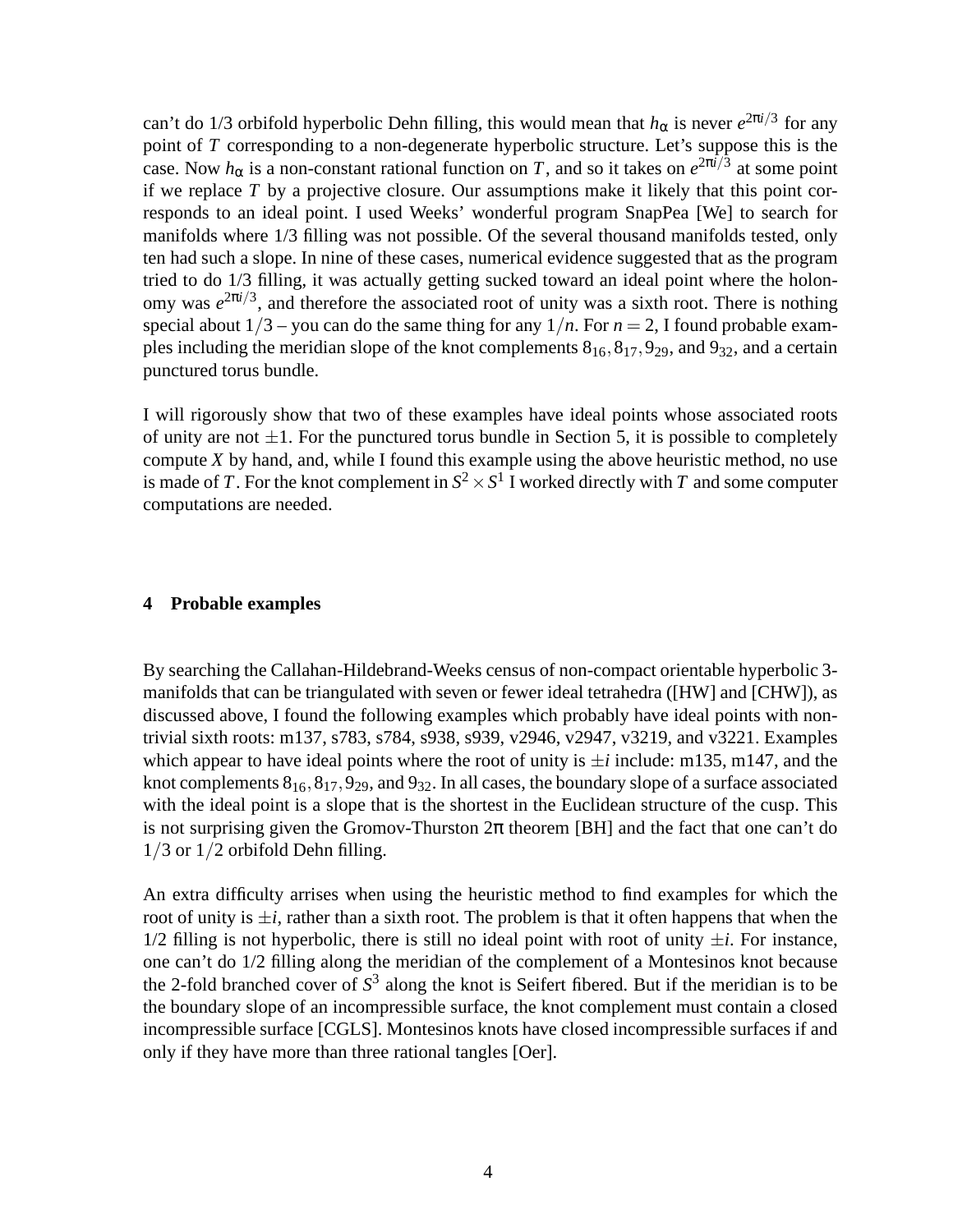# **5 Punctured torus bundle**

The first example is the punctured torus bundle over  $S<sup>1</sup>$  with monodromy

$$
\varphi = \left(\begin{array}{c} -1 & -2 \\ -2 & -5 \end{array}\right) = -\left(\begin{array}{c} 1 & 0 \\ 1 & 1 \end{array}\right)^2 \left(\begin{array}{c} 1 & 1 \\ 0 & 1 \end{array}\right)^2,
$$

which I will call *N*. Since  $\varphi$  is hyperbolic, work of Thurston shows that N has a complete hyperbolic metric of finite volume (see [Ota]). Let *X* be the character variety of *N*, and let  $X_0$ be an irreducible component of *X* which contains the character of a discrete faithful representation. It turns out that  $X_0$  is birationally isomorphic to  $\mathbb{C}\,\mathrm{P}^1$ , has exactly four ideal points, and the associated roots of unity are all  $\pm i$ . Incompressible surfaces in punctured torus bundles have been classified ([FH] and [CJR]), and *N* contains three besides the fiber. Information about these surfaces is given below; boundary slopes are with respect a basis where the fiber has slope ∞.

|       |     | Name   Slope   # of Boundary Comp.   Genus |  |
|-------|-----|--------------------------------------------|--|
|       |     |                                            |  |
| $S_2$ |     |                                            |  |
|       | 1/2 |                                            |  |

The surfaces associated to the ideal points of  $X_0$  are  $S_1$  and  $S_2$ . Thus N is one of the few examples known where there is a component of the character variety with only two surfaces associated to all its ideal points (Culler and Shalen have developed a theory of such manifolds [CS3]). The Dehn filling of *N* along the slope  $1/2$ ,  $N_{1/2}$ , is a manifold whose character variety has dimension 1. Ideal points of the character variety of  $N_{1/2}$  have associated surface  $S_3$ . The slopes of  $S_1$  and  $S_2$  are a basis for  $\pi_1(\partial N)$  and one can compute from  $X_0$  that the cusp shape with respect to this basis is *i*.

I will use the methods of [Hod, Chap. 6] and [Por, Sec. 4.5]. See [CS1] for a precise definition of the character variety. Let *F* be a once-punctured torus. Choose generators *a* and *b* for the free group  $\pi_1(F)$  so that the action of  $\varphi$  is

$$
\varphi(a) = b^{-1}a^{-1}b^{-1}
$$
 and  $\varphi(b) = ba(b^{-1}a^{-1}b^{-1})^3$ ,

and so

$$
\pi_1(N) = \left\langle a, b, t \mid tat^{-1} = b^{-1}a^{-1}b^{-1}, tbt^{-1} = ba(b^{-1}a^{-1}b^{-1})^3 \right\rangle.
$$

This presentation was chosen so that *t* and  $l = aba^{-1}b^{-1}$  commute and are a basis for  $\pi_1(\partial N)$ .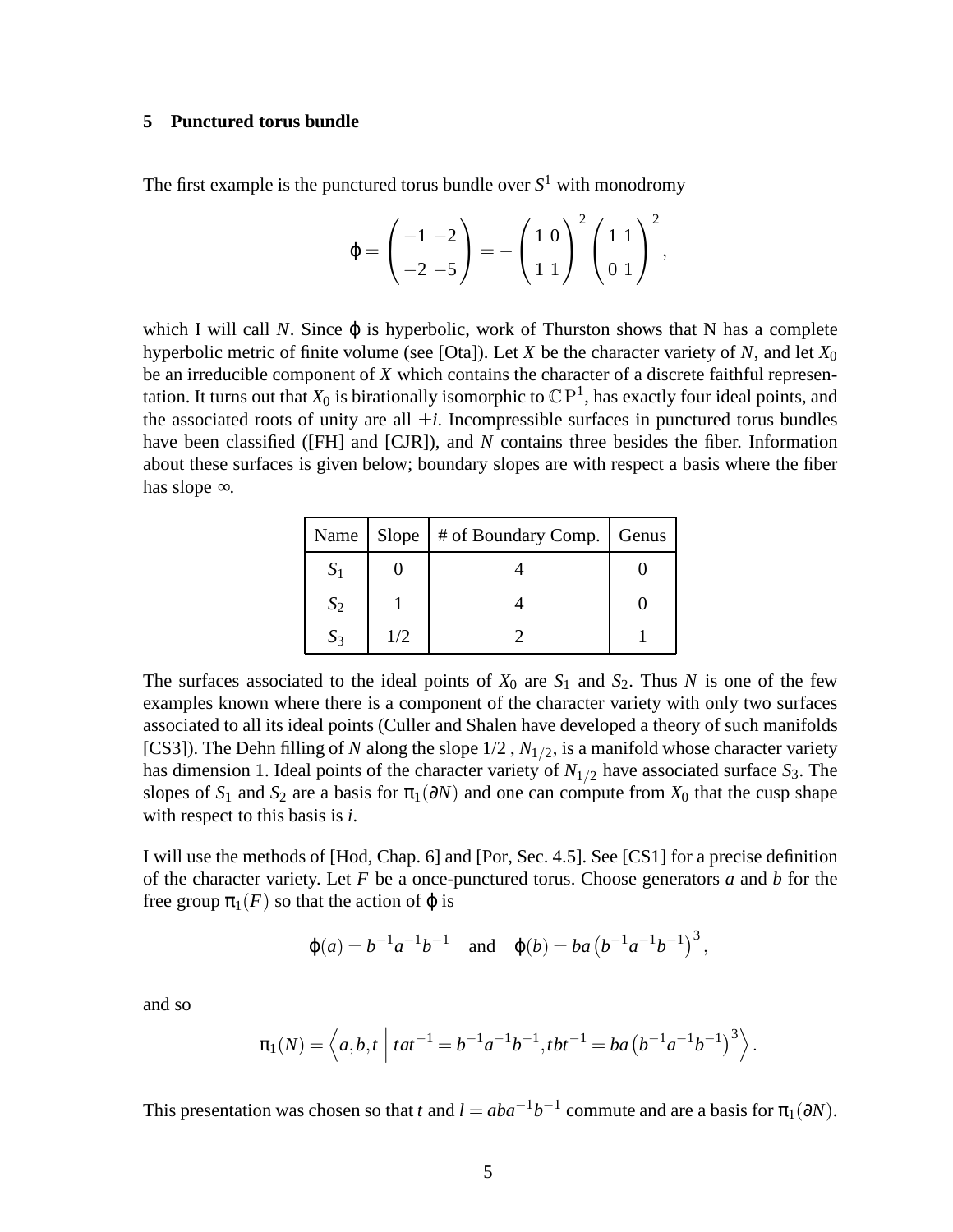An irreducible representation  $\rho$  of  $\pi_1(F)$  into  $SL(2,\mathbb{C})$  with  $a \mapsto A$  and  $b \mapsto B$  can be conjugated so that

$$
A = \begin{pmatrix} x & 1 \\ 0 & 1/x \end{pmatrix} \quad \text{and} \quad B = \begin{pmatrix} y & 0 \\ z & 1/y \end{pmatrix},
$$

where *x* and *y* are arbitrary eigenvalues of *A* and *B* respectively. Since *z* is determined by tr(*AB*), the conjugacy class of an irreducible representation of  $\pi_1(F)$  is completely determined by tr(*A*), tr(*B*), and tr(*AB*). So, for such an irreducible representation of  $\pi_1(F)$  to extend to all of  $\pi_1(N)$  it is necessary and sufficient that

$$
tr(A) = tr(\rho(\varphi(a))) = tr(B^{-1}A^{-1}B^{-1}),
$$
\n(1)

$$
tr(B) = tr(\rho(\phi(b))) = tr(BA(B^{-1}A^{-1}B^{-1})^3),
$$
\n(2)

$$
tr(AB) = tr(\rho(\phi(ab))) = tr(B^{-1}A^{-1}B^{-1}BA(B^{-1}A^{-1}B^{-1})^3),
$$
\n(3)

as then there exists a *T* in SL(2,  $\mathbb{C}$ ) such that for all  $g \in \pi_1(F)$ , we have  $\rho(\varphi(g)) = T\rho(g)T^{-1}$ . We can then take  $\rho(t) = T$ . Note that *T* is unique up to sign because the stabilizer under conjugation of an irreducible representation is  $\{\pm I\}$ .

A representation  $\rho$  of  $\pi_1(F)$  is reducible if and only if  $tr(\rho(l)) = 2$ . I will only be interested in components of *X* which contain the character of a discrete faithful representation. By Proposition 2 of [CS2], the function  $tr_l$  is non-constant on such components. Thus I will restrict attention to the subvariety *X* ′ of *X* which is the Zariski closure of the subset of characters which are irreducible when restricted to  $\pi_1(F)$ .

By Proposition 1.4.1 of [CS1], coordinates on  $X' \subset \mathbb{C}^7$  are  $\alpha = \text{tr}(A)$ ,  $\beta = \text{tr}(B)$ ,  $\gamma = \text{tr}(AB)$ ,  $\tau = \text{tr}(T)$ ,  $\text{tr}(AT)$ ,  $\text{tr}(BT)$ , and  $\text{tr}(ABT)$ . The basic tool will be the following identities, which hold for all  $X, Y \in SL(2, \mathbb{C})$ :

$$
tr(XY) = tr(YX), tr(X) = tr(X^{-1}),
$$
 and  $tr(XY) = tr(X) tr(Y) - tr(XY^{-1}).$  (4)

Using these to expand relation (1) gives

$$
tr(A) = tr(B^{-1}A^{-1}B^{-1}) = tr(BAB) = tr(B)tr(AB) - tr(A)
$$
 or  $2\alpha = \beta\gamma$ .

Similarly expanding (2) and using (1) to note  $tr(AB^2) = tr(A)$ , we get  $2\beta = \alpha(\alpha\beta - \gamma)$ . If (1) and (2) hold then so does (3) because in this case

$$
tr(\rho(\varphi(ab))) = tr(\rho(\varphi(a))) tr(\rho(\varphi(b))) - tr(\rho(\varphi(a))\rho(\varphi(b))^{-1})
$$
  
= tr(A) tr(B) – tr(B<sup>-1</sup>A<sup>-1</sup>B<sup>-1</sup> · B<sup>-1</sup>)  
= tr(A) tr(B) – (tr(B<sup>-1</sup>A<sup>-1</sup>B<sup>-1</sup>) tr(B) – tr(AB)) = tr(AB).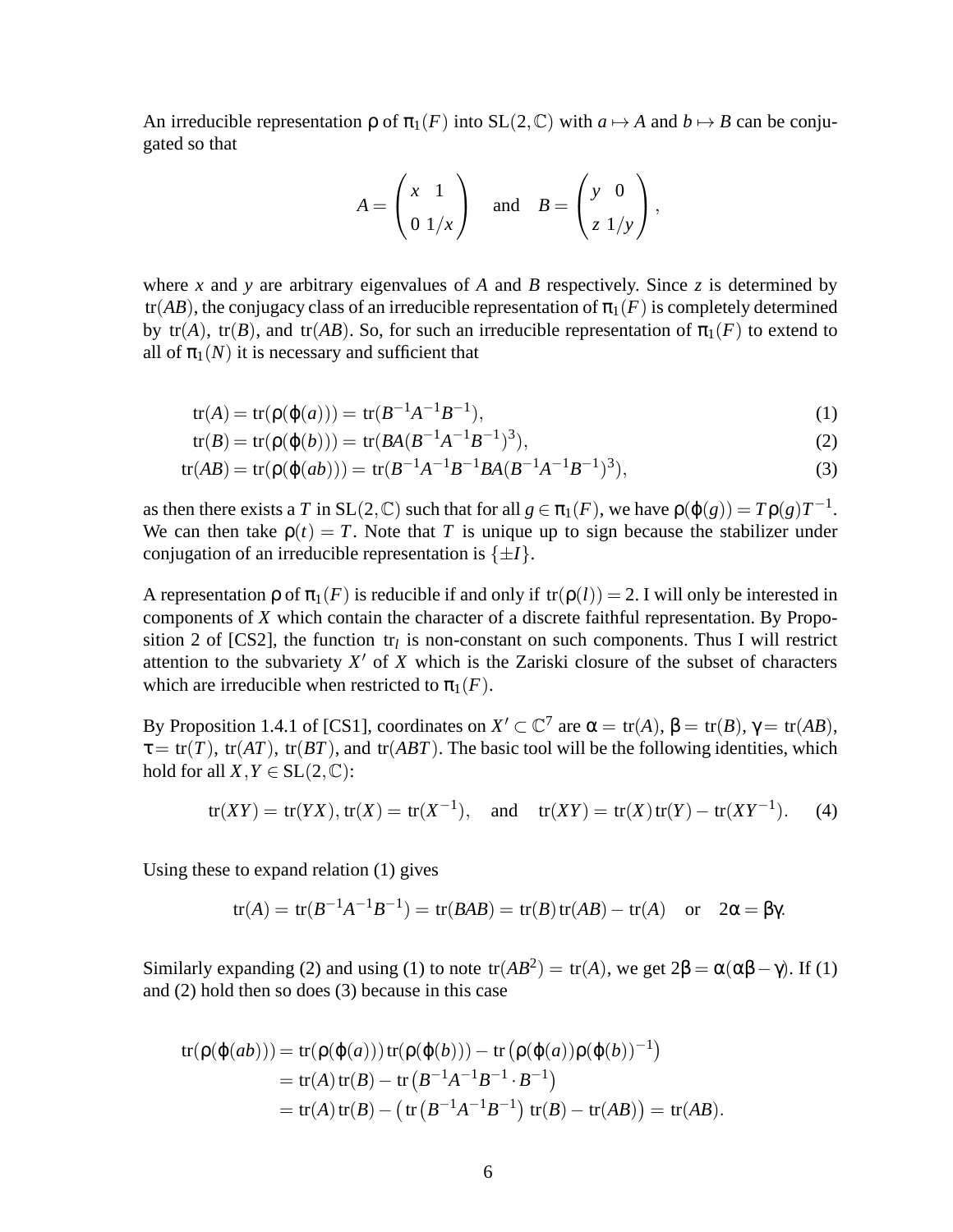Combining the information from (1) and (2), we get that either  $p = \beta^2 \gamma^2 - 2\gamma^2 - 8 = 0$  or  $β = α = 0$ . If  $ρ$  is a discrete faithful representation of  $π_1(N)$ , then for all *g* in  $π_1(M)$ ,  $ρ(g)$  is not elliptic and so  $tr(\rho(g)) \neq 0$ . So a component of *X'* containing a discrete faithful representation satisfies  $p = 0$  (the part of X' where  $\alpha = \beta = 0$  turns out to be the character variety of  $N_{1/2}$ ).

Let  $\rho$  be a representation such that  $p = 0$  and  $\gamma^2 = 4$ . Then  $\beta^2 = \alpha^2 = 4$  and if *L* is the image of *l* = *aba*<sup>-1</sup>*b*<sup>-1</sup>, tr(*L*) = α<sup>2</sup> + β<sup>2</sup> + γ<sup>2</sup> − αβγ − 2 = −2α<sup>2</sup> + 10 = 2. Then ρ restricted to π<sub>1</sub>(*F*) is reducible. Recall we have only been looking at the part of *X* which is the closure of the subset of characters which are irreducible when restricted to  $\pi_1(F)$ . Let  $X_1$  be the closure of the part of *X* satisfying  $p = 0$  and  $\alpha, \beta \neq 0$  and  $\gamma^2 \neq 4$ . Henceforth, I will only be concerned with  $X_1$ . Combining  $p = 0$  with  $2α = βγ$  we get  $2α^2 - γ^2 - 4$ . Expanding  $ta = b^{-1}a^{-1}b^{-1}t$ ,  $b^{-1}tb =$  $a(b^{-1}a^{-1}b^{-1})^3t$ , and  $bta = a^{-1}b^{-1}t = (b^{-1}a^{-1}b^{-1})^3tb^{-1} = ta^3b^{-1}$  with the identities (4) we get the following linear equations for the traces

$$
-\beta \gamma \text{tr}(T) + 2 \text{tr}(AT) + \gamma \text{tr}(BT) = 0
$$
  

$$
-\alpha^2 \text{tr}(T) + \alpha(\alpha^2 - 2) \text{tr}(AT) = 0
$$

$$
-\alpha^2 \operatorname{tr}(T) + \alpha(\alpha^2 - 2) \operatorname{tr}(AT) = 0
$$

$$
\alpha\beta(a^2-2)\operatorname{tr}(T) \qquad \qquad -\alpha(\alpha^2-2)\operatorname{tr}(BT) \ -\alpha^2\operatorname{tr}(ABT) = 0.
$$

Solving this and simplifying the answer using  $2\alpha = \beta\gamma$  and  $\gamma^2 = 2(\alpha^2 - 2)$  we get

$$
tr(T) \equiv \tau, tr(AT) = \frac{\beta}{\gamma}\tau, tr(BT) = \frac{2\beta(\alpha^2 - 3)}{\gamma^2}\tau \text{ and } tr(ABT) = \frac{2}{\gamma}\tau.
$$
 (5)

From  $tat^{-1}b = b^{-1}a^{-1}$  we get

$$
tr(ABT) tr(T) - tr(BT) tr(AT) = 2\gamma - \alpha \beta.
$$

Combining this with (5) and using the equations relating  $\alpha$ ,  $\beta$ , and  $\gamma$  everything magically simplifies and we get  $4\tau^2 = -\gamma^4$ ! (Here we need  $\gamma^2 \neq 4$ .) Thus  $X_1$  breaks up into two components, one satisfying  $2\tau = i\gamma^2$  and the other  $2\tau = -i\gamma^2$ . These two components are isomorphic (recall that, fixing *A* and *B*, *T* is only unique up to sign). Let  $X_0$  be the component where  $2\tau = -i\gamma^2$ . Now, projection of  $X_0$  onto the subspace with coordinates α and γ is 1-1. Let *C* be the curve in this subspace defined by  $2\alpha^2 - \gamma^2 - 4 = 0$ . Since  $p = 0, \gamma \neq 0$  on  $X_0$  and the image of the projection of  $X_0$  is  $C \setminus \{(\pm \sqrt{2}, 0)\}\)$ . The closure  $\overline{C}$  of  $C$  in  $\mathbb{CP}^2$  is isomorphic to  $\mathbb{CP}^1$  since  $C$ is a conic. Now  $\overline{C} \setminus X_0$  consists of four ideal points  $(\pm \sqrt{2}:0:1)$  and  $(1:\pm \sqrt{2}:0)$ . Using that

$$
tr(LT) = tr(AB2TA) = \alpha\beta tr(ABT) - \alpha tr(AT) - \beta tr(BT) + tr(T) = -4/\tau,
$$
 (6)

it is easy to check that the ideal points  $(\pm \sqrt{2} : 0 : 1)$  have associated slope *t*,  $(1 : \pm \sqrt{2} : 0)$  have associated slope  $lt$ , and the root of unity at each of them is  $\pm i$ . Using (6) and corresponding expression for  $tr(LT^2)$ , you can check that the component of the plane curve  $D_N$  of [CCGLS]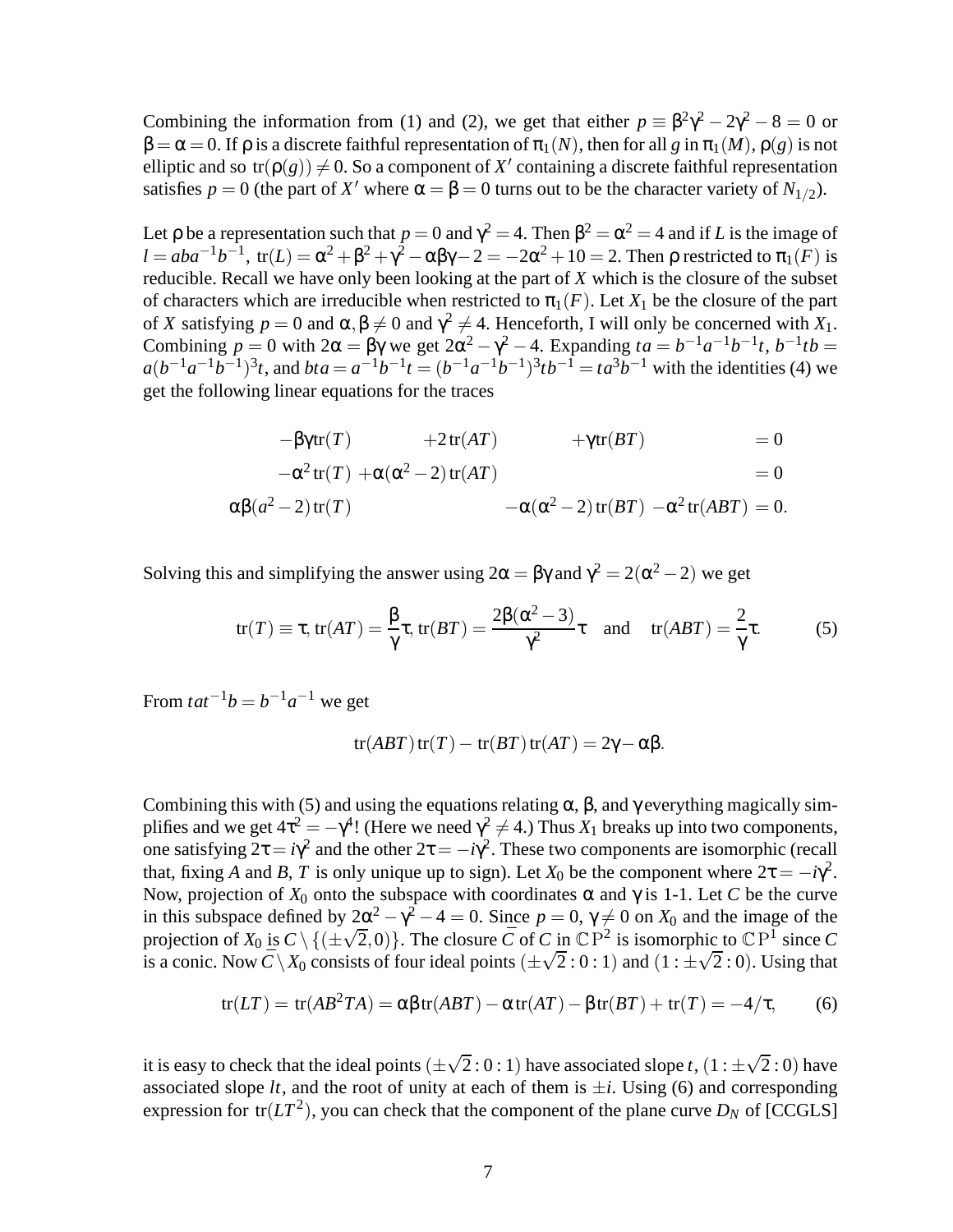corresponding to  $X_0$  is defined by the following equation, where x is the eigenvalue of T and  $y$ the eigenvalue of *LT*

$$
xy + ix + iy + 1 = 0.\t\t(7)
$$

As a double check for the computations in this section, I had SnapPea compute eigenvalues at various Dehn fillings and these satisfied (7).

*Remark 5.1.* A boundary slope is called strict if it is the boundary slope of a surface which is not a fiber of a bundle over  $S^1$  or the common frontier of two twisted interval bundles. Boundary slopes associated to ideal points where some peripheral element has a pole are always strict [CGLS, 1.3.9]. An interesting open question is whether all strict boundary slopes are associated to ideal points. Note that the boundary slope of the surface  $S_3$  in  $N$  is not associated to any ideal point of a component of *X* which contains the character of a discrete faithful representation. However, the boundary slope of  $S_3$  is associated to an ideal point of another component of  $X$ ,  $X(N_{1/2})$ , and hence is strict. Thus one can't prove that every strict boundary slope is associated to some ideal point by looking only at the components of *X* which have the most geometric meaning.

*Remark 5.2.* The manifold *N* is a Dehn filling of a two-cusped manifold *M* of Neumann and Reid which has strong geometric isolation. The manifold *M* fibers over a twice punctured torus and is the second example in Section 3 of [NR] (see also [Cal]). Dehn filling one cusp of *M* to get a once-punctured torus bundle yields *N*. That *M* has strong geometric isolation means that if you do hyperbolic Dehn filling on one cusp and then do any hyperbolic Dehn filling on the other cusp, you don't change the length of the geodesic that was added to the first cusp. Let  $T_1$  and  $T_2$  be the two tori boundary components of *M*. Let  $Y_0$  be a component of the character variety of *M* which contains the character of a discrete faithful representation, and  $X(T_i)$  denote the character variety of  $T_i$ . Consider the map  $Y_0 \to X(T_1) \times X(T_2)$  induced by the inclusions  $T_i \rightarrow M$ . Strong geometric isolation is equivalent to the image of this map being a product. Consider a one-cusped manifold *N* ′ obtained by hyperbolic Dehn filling a cusp of *M*. Since there is a self homeomorphism of *M* which interchanges the cusps, we can assume *N* ′ is obtained by filling in the second cusp. Since *M* has strong geometric isolation, the image of the character variety of  $N'$ ,  $X(N')$  in  $X(T_1)$  is independent of which Dehn filling was done to obtain N'. Since N is obtained in this way, a component  $X_0(N')$  of  $X(N')$  which contains the character of a discrete faithful representation is almost the same as  $X_0(N)$ . In particular,  $X_0(N')$  has ideal points where the associated roots of unity are  $\pm i$ . Also, if we view *N* as obtained by Dehn filling the second cusp of *M*, the trace function associated to the geodesic added to the second cusp must be constant on  $X_0(N)$ . It's easy to check from the above description of  $X_0(N)$  that the trace of  $a^2t$  is always  $\pm 2i$ . It turns out that the trace of  $a^2t$  is non-constant on  $X(N_{1/2})$ . Peter Shalen points out that this begs the following question. Suppose *N'* is any one-cusped hyperbolic manifold and  $\gamma$  a non-trivial element of  $\pi_1(N')$ . Is there always a component of  $X(N')$  on which tr<sub> $\gamma$ </sub> is non-constant? (This component of  $X(N')$ ) should also contain the character of an irreducible representation.)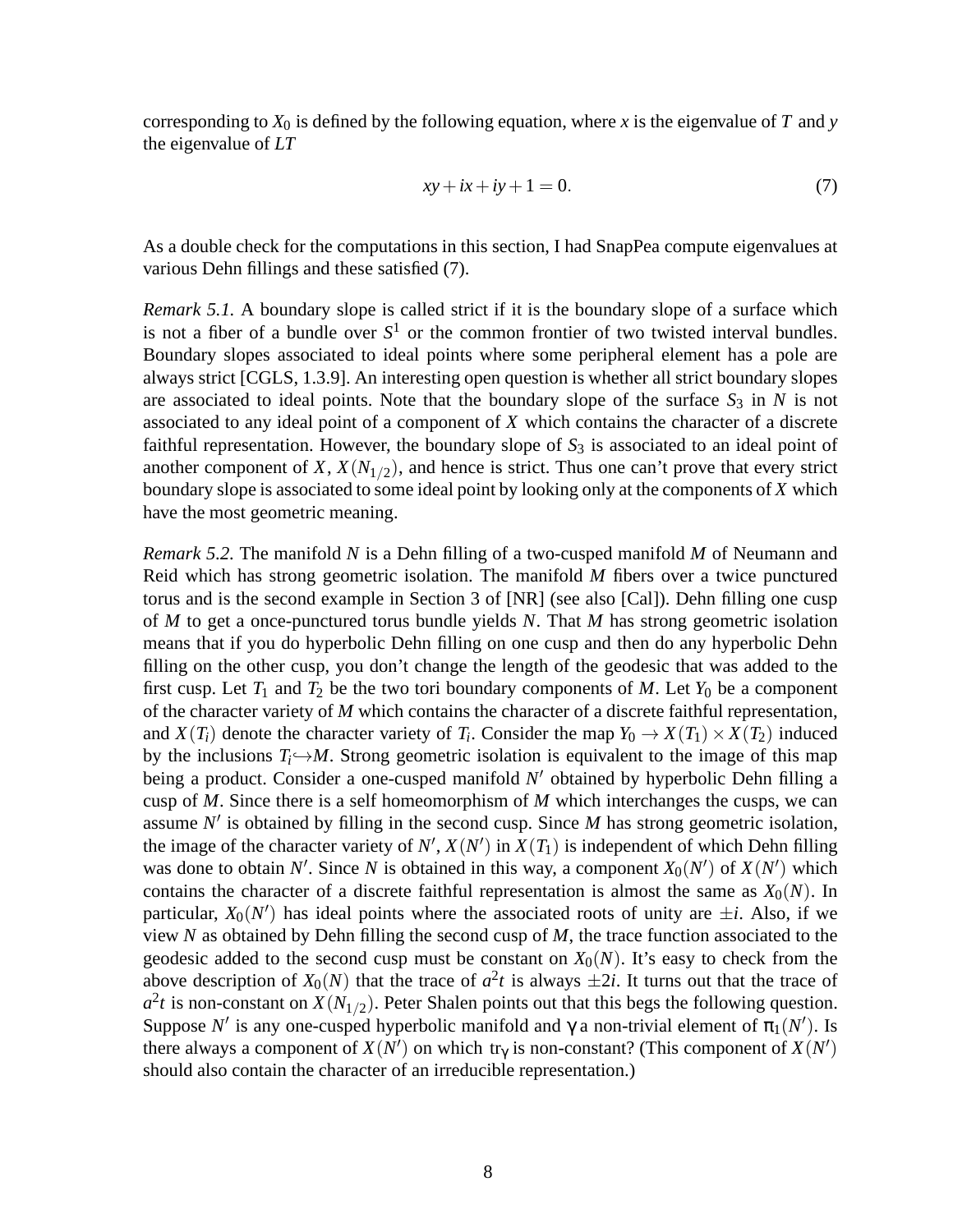# **6 The manifold m137**

The example with a sixth root of unity I checked rigorously is m137, which I will call *M*. It has one cusp, and its volume is about 3.6638. It is the complement of a knot in  $S^2 \times S^1$ . The manifold  $M$  is obtained by 0 Dehn surgery on either component of the link shown in Fig. 1(a) (this link is  $7<sub>1</sub><sup>2</sup>$  in [Rol]). It consists of four ideal tetrahedra glued together as follows: Number



FIG.1. (a) The manifold *M* is obtained by Dehn surgery on this link in  $S^3$ . (b) The union of the pictured thrice punctured disk with a meridian disk in the added solid torus form an incompressible surface *F* in *M*. The surface *F* is the intersection of  $M \subset S^2 \times S^1$  with  $S^2 \times$ {point}.

the tetrahedra 0, 1, 2, and 3. Number the vertices of each tetrahedron 0, 1, 2, and 3 in a fixed way. We index the faces of the tetrahedron by the opposite vertex. The entry  $k : \sigma$ , where  $\sigma$  is a permutation of  $\{0, 1, 2, 3\}$  in the *i*<sup>th</sup> row and *j*<sup>th</sup> column of the table below means: Face *j* of tetrahedron *i* is glued to face  $\sigma(j)$  of tetrahedron *k* so that for  $l \neq j$ , vertex *l* of tetrahedron *i* is glued to vertex  $\sigma(l)$  of tetrahedron *k* (this is the scheme used by SnapPea).

|           | $1:(0132) \mid 1:(3201) \mid 2:(0132) \mid 3:(0132)$ |  |
|-----------|------------------------------------------------------|--|
|           | $0:(0132) \mid 2:(1230) \mid 0:(2310) \mid 3:(3201)$ |  |
|           | $3:(3120) \mid 3:(3012) \mid 1:(3012) \mid 0:(0132)$ |  |
| 2: (1230) | $1:(2310) \mid 0:(0132) \mid 2:(3120)$               |  |

SnapPea computes that:

$$
\pi_1(M) = \langle a, b \mid a^3 b^2 a^{-1} b^{-3} a^{-1} b^2 \rangle.
$$

A basis of  $\pi_1(\partial M)$  is  $\alpha = a^{-1}b^{-1}$  and  $\beta = a^{-1}b^2a^4b^2$  where  $\alpha$  is a meridian of the knot. I will show there is an ideal point where the slope of an associated surface is  $\alpha$  and the associated root of unity is a sixth root not  $\pm 1$ .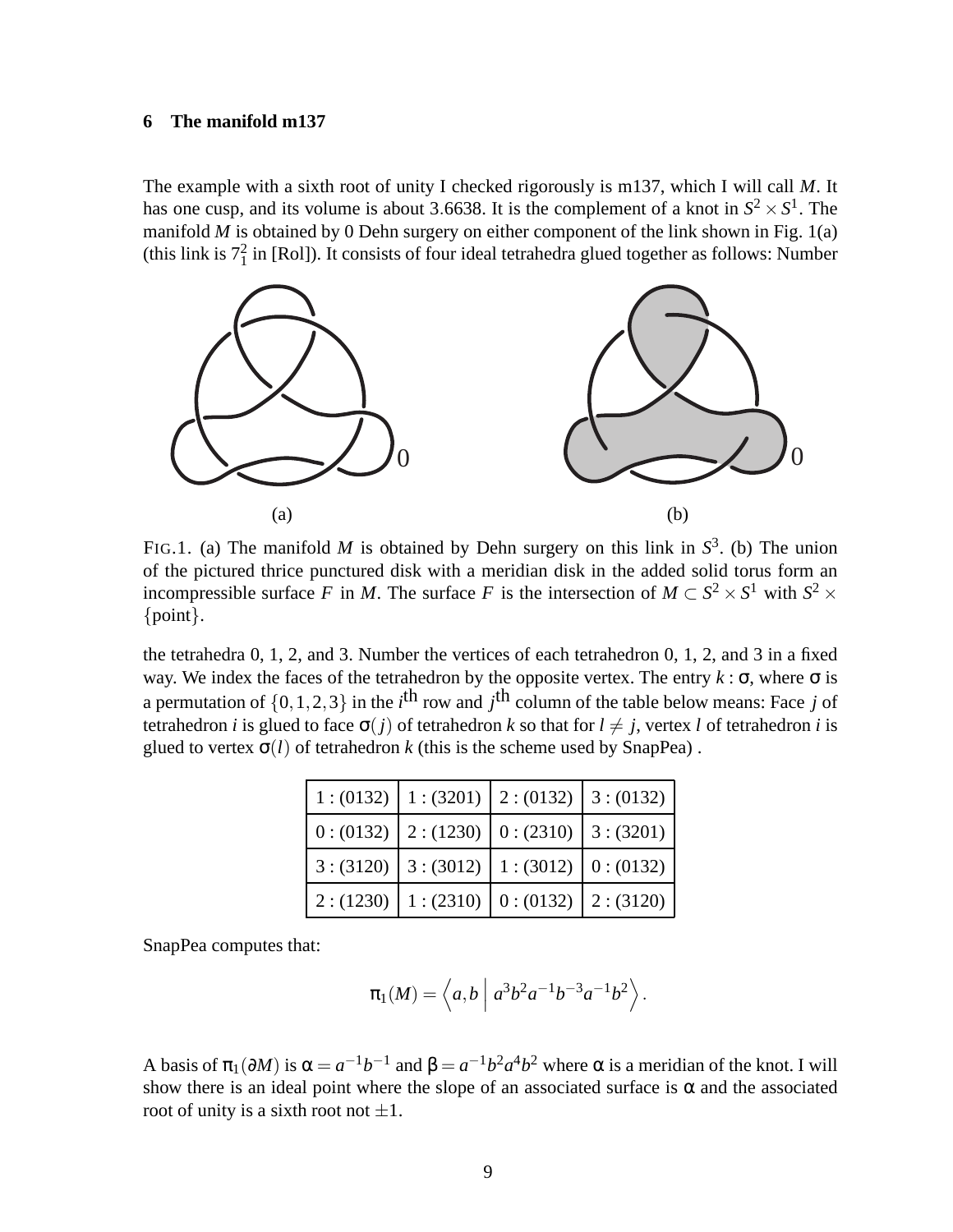Figure 1(b) describes an incompressible thrice punctured sphere *F* in *M*. Because  $\pi_1(F)$  is generated by two conjugates of  $\alpha$  whose product is also a conjugate of  $\alpha$ , any element of  $\pi_1(F)$  has finite trace at the ideal point. Thus, F stabilizes a vertex of the associated tree. Presumably, the surface associated to this ideal point is some number of parallel copies of *F*, perhaps tubed together along ∂*M*.

The gluing equations of *M* are:

$$
z_1(1-z_2)z_3(1-z_4) = (1-z_1)(1-z_3)
$$
  
\n
$$
(1-z_1)^2(1-z_2) = -z_1^2z_2(1-z_3)(1-z_4)
$$
  
\n
$$
z_2(1-z_3) = (1-z_1)z_4
$$
  
\n
$$
z_1(1-z_3)z_4 = -(1-z_2)^2z_3,
$$
\n(8)

where  $z_i$  is the edge parameter of the  $i^{\text{th}}$  tetrahedron for a suitable choice of edges. This defines the deformation variety  $T \subset \mathbb{C}^4$ . The holonomy functions are given by:

$$
h_{\alpha} = -\frac{(1-z_2)(1-z_4)}{(1-z_1)z_4}, h_{\beta} = \frac{z_1(1-z_4)}{(1-z_1)z_2(1-z_3)^2z_4}.
$$

The point  $p_0 = (1/2 + i/2, 1 + i, 1/2 + i/2, 1 + i)$  defines a complete hyperbolic structure on *M*. The point  $p = (\zeta, 1, 1, 0)$ , where  $\zeta = (1/\sqrt{3})e^{\pi i/6}$ , is our desired ideal point. Using the second and fourth gluing equations, we see that on *T*

$$
h_{\alpha}=-\frac{(1-z_1)}{z_1z_2z_3}.
$$

Hence  $h_{\alpha}(p) = e^{2\pi i/3}$ . From the formula for  $h_{\beta}$ , we see that the numerator converges to  $\zeta$  as we head toward  $p$ , and the denominator goes to zero, so  $h<sub>β</sub>$  has a pole at  $p$ .

It remains to show there is a sequence of points  $\{p_i\}$  of *T* converging to *p* where no coordinate of any  $p_i$  is equal to 0, 1, or  $\infty$ , since then  $\{p_i\}$  gives rise to a sequence of representations  $\rho_i: \pi_1(M) \to \text{PSL}(2,\mathbb{C})$ . As  $H_1(M) = \mathbb{Z}$ , every representation of  $\pi_1(M)$  into  $\text{PSL}(2,\mathbb{C})$  lifts to  $SL(2,\mathbb{C})$  (see the lemma in section 6 of [CCGLS]), and so we have a sequence of representations  $\tilde{\rho}_i$  into  $SL(2,\mathbb{C})$  with  $tr(\tilde{\rho}_i(\beta)) \to \infty$ . Passing to a subsequence, the sequence of characters of the  $\tilde{\rho}_i$  converges in *X* to an ideal point, and tr( $\tilde{\rho}_i(\beta)$ )  $\rightarrow \lambda + 1/\lambda$  where  $\lambda$  is a sixth root of unity not  $\pm 1$ . This will show that *M* has an ideal point whose root of unity is a sixth root not  $\pm 1$ .

Note that any point of the form  $(z,1,1,0)$  is in *T*, and any point of *T* near *p* with a coordinate equal to 0, 1, or  $\infty$  is of this form. Producing the sequence  $\{p_i\}$  is equivalent to showing that some other component of *T* besides the one defined by  ${z_2 = 1, z_3 = 1, z_4 = 0}$  contains *p*. To do this we check that the tangent space to *T* at *p* is two-dimensional. It is necessary to find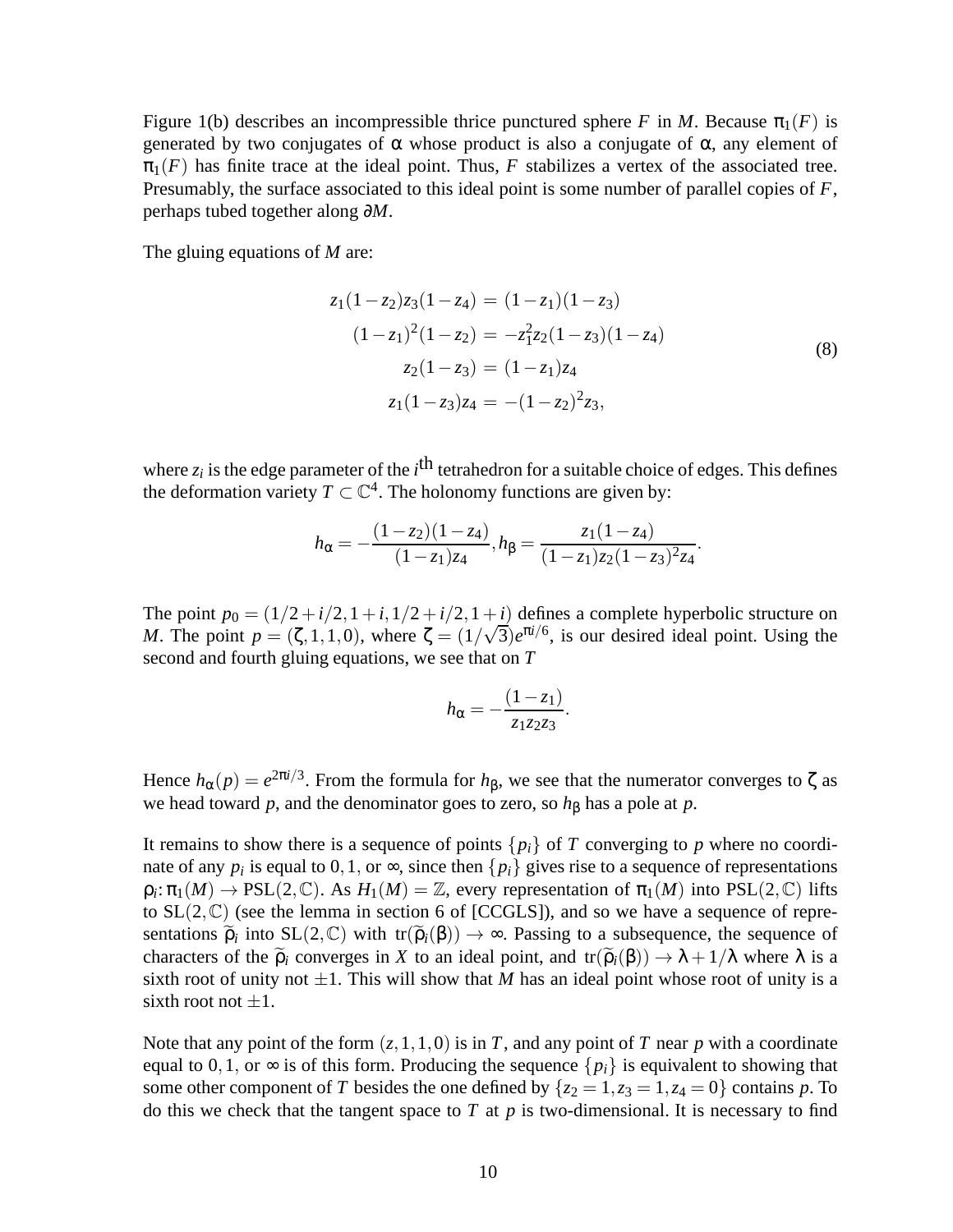the radical of the ideal defined by (8) for this. I did this with Macaulay2 [GS], and the tangent space is the same as the two-dimensional subspace which you would get if you assumed that (8) defines a radical ideal.

It's interesting to note that the volume at the ideal point *p* is positive, since exactly one tetrahedron is not collapsed. In most of the examples I looked at, as you approached the ideal point all of the tetrahedra collapsed completely and the volume went to 0.

# **References**

- [BP] R. Benedetti and C. Petronio. *Lectures on hyperbolic geometry*. Springer, 1992.
- [BH] S. A. Bleiler and C. D. Hodgson. Spherical space forms and Dehn filling. *Topology* **35**(1996), 809 – 833.
- [Cal] D. Calegari. A note on strong geometric isolation in 3-orbifolds. *Bull. Austral. Math. Soc.* **53**(1996), 271–280.
- [CHW] P. Callahan, M. Hildebrand, and J. Weeks. A census of cusped hyperbolic 3-manifolds. Submitted to *Math. Comp.*
- [CCGLS] D. Cooper, M. Culler, H. Gillet, D. D. Long, and P. B. Shalen. Plane curves associated to character varieties of 3-manifolds. *Invent. Math.* **118**(1994), 47–74.
- [CL] D. Cooper and D. Long. Roots of unity and the character variety of a knot complement. *J. Austral. Math. Soc. Ser. A* **55**(1993), 90 – 99.
- [CGLS] M. Culler, C. M. Gordon, J. Luecke, and P. B. Shalen. Dehn surgery on knots. *Ann. of Math. (2)* **125**(1987), 237–300.
- [CJR] M. Culler, W. Jaco, and H. Rubenstein. Incompressible surfaces in once-punctured torus bundles. *Proc. London Math. Soc. (3)* **45**(1982), 385 – 419.
- [CS1] M. Culler and P. B. Shalen. Varieties of group representations and splittings of 3-manifolds. *Ann. of Math. (2)* **117**(1983), 109–146.
- [CS2] M. Culler and P. B. Shalen. Bounded, separating, incompressible surfaces in knot manifolds. *Invent. Math.* **75**(1984), 537–545.
- [CS3] M. Culler and P. B. Shalen. Knots with only two essential surfaces. In preparation.
- [FH] W. Floyd and A. Hatcher. Incompressible surfaces in punctured-torus bundles. *Topology Appl.* **13**(1982), 263 – 282.
- [GS] D. R. Grayson and M. E. Stillman. Macaulay2. Availible from [http://www.math.uiuc.edu/Macaulay2/.](http://www.math.uiuc.edu/Macaulay2/)
- [HW] M. Hildebrand and J. Weeks. A computer generated census of cusped hyperbolic 3 manifolds. In *Computers and mathematics (Cambridge, MA, 1989)*, pages 53 – 59. Springer, 1989.